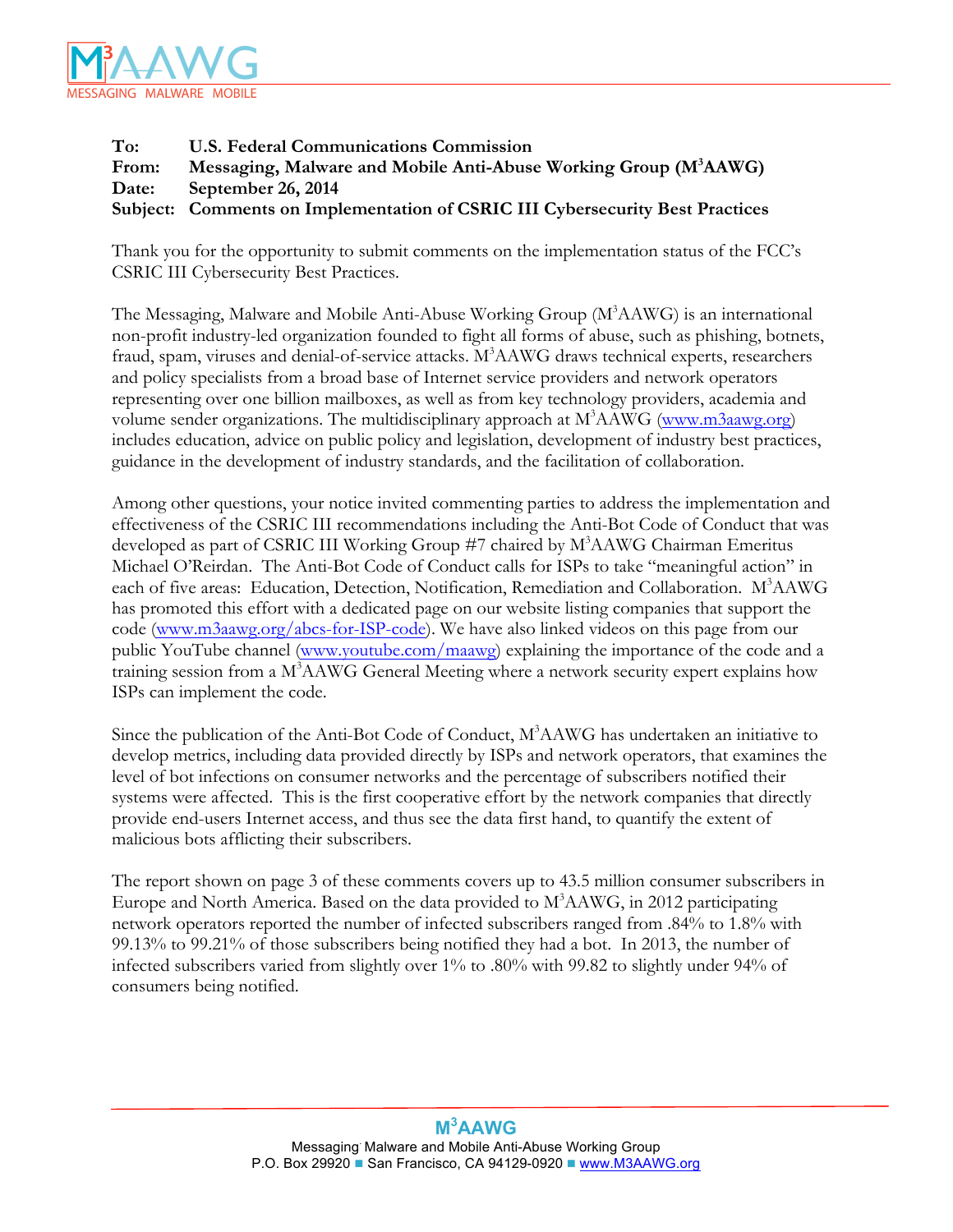## **About the M3 AAWG Bot Metrics Program**

This is a voluntary program of data provided confidentially by ISPs and network operators who are working within M<sup>3</sup>AAWG to address malware and bots. It covers only end-user connections and does not include enterprise business networks. The data is shared at the discretion of each company and is reported here as aggregated metrics and thus represents the contributions of participating ISPs. M<sup>3</sup>AAWG members are under no obligation to supply this information or to participate in this program.

This cooperative effort was organized as an objective tool for tracking industry and government efforts at controlling the spread of bots. M<sup>3</sup>AAWG network operator members have invested over a year of their time and effort to developing these pilot metrics, and we are committed to continuing this important work. Similar to the M<sup>3</sup>AAWG Email Metrics Report on abusive messaging, we expect these reports will become an important resource for understanding the extent of bot infections and to measuring the effectiveness of the industry's efforts to protect end-users.

### **Observations**

While definitions of bots can differ from country to country, the metrics below report on malware, or malicious code, discovered by a network operator while processing a subscriber's email or other Internet activities. Bots are installed directly on end-users' systems, often without their knowledge. Once deployed, the "botted" machine can be controlled by commands from a "bot master," a person who uses infected machines as a network to send spam or carry out fraudulent activities. The malicious code is often designed to run in background mode, so subscribers are usually unaware their systems are infected.

While Internet service providers and network operators are able to identify infected users on their networks, subscribers must remove the malware from their systems. Based on the data in this report, network operators are notifying about 98.7% of end-users when they are infected. This points out the importance of the entire Internet ecosystem working together to address this problem, including security software vendors and end users.

M3 AAWG is planning to continue updating this data to further analyze this issue. There also may be an opportunity for this project to examine the responsiveness or effectiveness of notifications from an end user perspective. This is a more complicated question that involves the entire ecosystem beyond ISPs and may reveal lessons learned from different communications techniques employed by varying operators to notify end users. This is an issue that M<sup>3</sup>AAWG may consider analyzing more thoroughly in 2015, in addition to updating the current metrics.

Thank you for the opportunity to submit these comments. As noted, please see the attached M3 AAWG Bot Metrics Report dated September 24, 2014 on page 3. We will be glad to respond to any questions. Please address any inquiries about our work to me, M<sup>3</sup>AAWG Executive Director Jerry Upton, at jerry.upton@m3aawg.org.

Sincerely, Jerry Upton, M<sup>3</sup>AAWG Executive Director Jerry.Upton@m3aawg.org